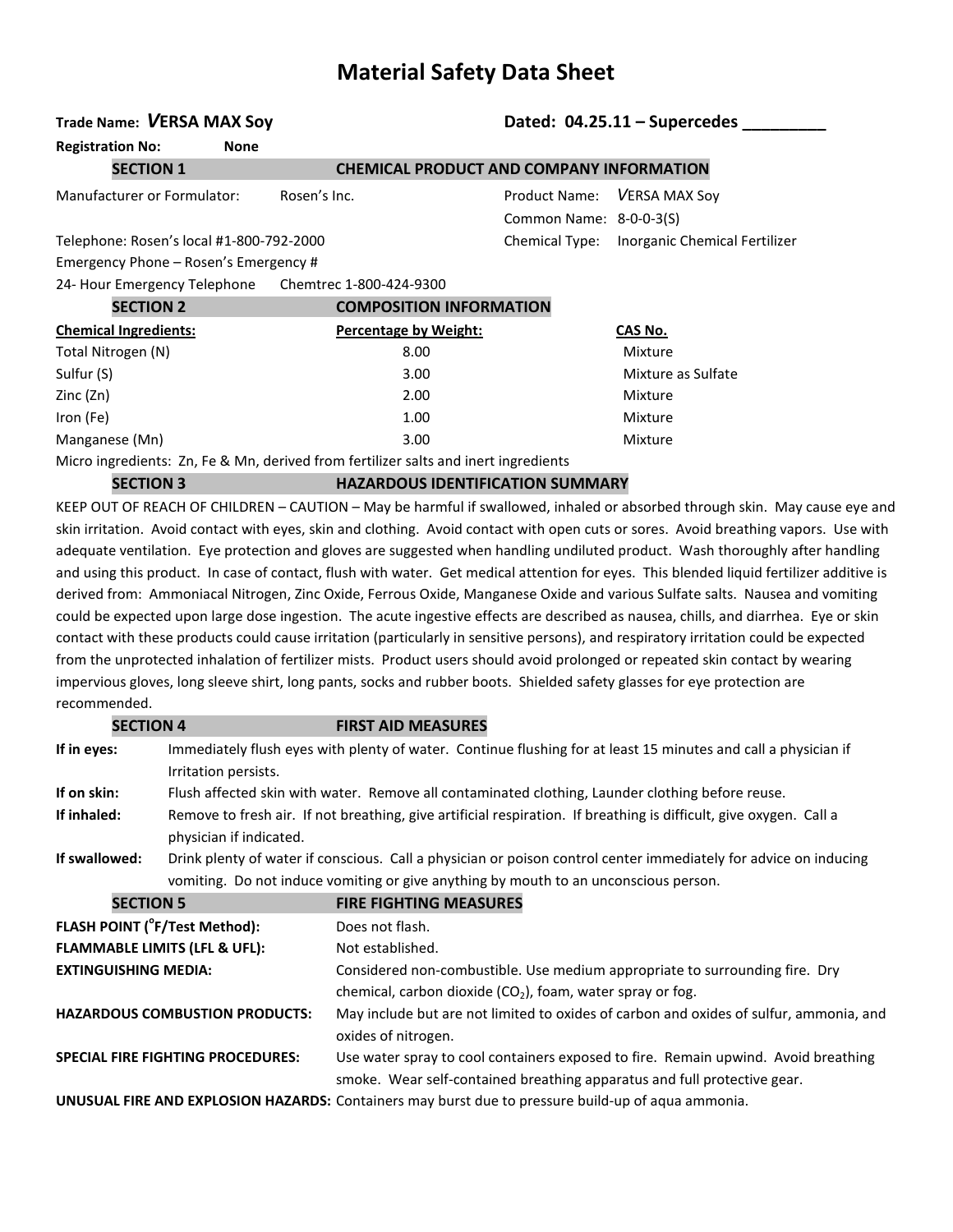| <b>SECTION 6</b>                                                                                               |                                                                                                       |                                                        | <b>ACCIDENTAL RELEASE MEASURES</b>      |                                                                                            |         |                                                                                                                              |
|----------------------------------------------------------------------------------------------------------------|-------------------------------------------------------------------------------------------------------|--------------------------------------------------------|-----------------------------------------|--------------------------------------------------------------------------------------------|---------|------------------------------------------------------------------------------------------------------------------------------|
|                                                                                                                | STEPS TO BE TAKEN IF MATERIAL IS RELEASED OR SPILLED:                                                 |                                                        |                                         |                                                                                            |         |                                                                                                                              |
|                                                                                                                |                                                                                                       |                                                        |                                         |                                                                                            |         | Ventilate area. Contain spill, absorb liquid with clay or other absorbent material. Sweep up material and place in container |
|                                                                                                                |                                                                                                       |                                                        |                                         |                                                                                            |         | for possible land application according to label use of for proper disposal. Check local, state and federal regulations for  |
| proper disposal.                                                                                               |                                                                                                       |                                                        |                                         |                                                                                            |         |                                                                                                                              |
|                                                                                                                |                                                                                                       |                                                        |                                         | CAUTION: Keep spills and cleaning runoff out of municipal sewers and open bodies of water. |         |                                                                                                                              |
| <b>SECTION 7</b>                                                                                               |                                                                                                       |                                                        | <b>HANDLING AND STORAGE</b>             |                                                                                            |         |                                                                                                                              |
| <b>HANDLING:</b>                                                                                               | Open the container carefully. Contents may be under pressure and have a distinct odor of ammonia. Eye |                                                        |                                         |                                                                                            |         |                                                                                                                              |
|                                                                                                                | protection and gloves are suggested when handling undiluted product. Use with adequate ventilation.   |                                                        |                                         |                                                                                            |         |                                                                                                                              |
| <b>STORAGE:</b>                                                                                                |                                                                                                       |                                                        |                                         |                                                                                            |         | Store in original containers only. KEEP CONTAINER TIGHTLY CLOSED WHEN NOT IN USE. Store in a cool, dry, well-                |
|                                                                                                                |                                                                                                       |                                                        |                                         |                                                                                            |         | ventilated place, preferably in a locked storage area. Store out of direct sunlight. Product may suspend in layers if        |
|                                                                                                                |                                                                                                       |                                                        |                                         | stored below 20°F. Do not contaminate water, food, or feed by storage or disposal.         |         |                                                                                                                              |
| <b>SECTION 8</b>                                                                                               |                                                                                                       |                                                        |                                         | <b>EXPOSURE CONTROLS/PERSONAL PROTECTION</b>                                               |         |                                                                                                                              |
| <b>ENGINEERING CONTROLS:</b>                                                                                   |                                                                                                       |                                                        |                                         | Not normally required. If ammonia odor is too strong, use local or mechanical ventilation. |         |                                                                                                                              |
| <b>RESPIRATORY PROTECTION:</b>                                                                                 |                                                                                                       |                                                        |                                         |                                                                                            |         | Not normally required. If ammonia vapors are too strong, wear a NIOSH approved respirator for                                |
|                                                                                                                |                                                                                                       | anhydrous ammonia.                                     |                                         |                                                                                            |         |                                                                                                                              |
| <b>EYE PROTECTION:</b>                                                                                         |                                                                                                       |                                                        | Shielded safety glasses should be worn. |                                                                                            |         |                                                                                                                              |
| <b>SKIN PROTECTION:</b>                                                                                        |                                                                                                       |                                                        |                                         | Wear protective clothing: long-sleeved shirts and pants, shoes plus socks. Wear rubber or  |         |                                                                                                                              |
|                                                                                                                |                                                                                                       | chemical-resistant gloves                              |                                         |                                                                                            |         |                                                                                                                              |
|                                                                                                                |                                                                                                       |                                                        |                                         | <b>OSHA PEL 8 hr TWA</b>                                                                   |         | <b>ACGIH TLV-TWA</b>                                                                                                         |
|                                                                                                                |                                                                                                       | Ammonia                                                |                                         | 35 mg/m <sup>3</sup>                                                                       |         | 17 mg/m <sup>3</sup>                                                                                                         |
| <b>SECTION 9</b>                                                                                               |                                                                                                       |                                                        |                                         | PHYSICAL AND CHEMICAL PROPERTIES                                                           |         |                                                                                                                              |
| <b>APPEARANCE AND ODOR:</b>                                                                                    |                                                                                                       |                                                        |                                         | Clear dark tea-colored liquid with slightly sweet, non-offensive odor. SOLUBILITY: Soluble |         |                                                                                                                              |
| <b>SPECIFIC GRAVITY (Water = 1):</b>                                                                           |                                                                                                       | $1.28 - 1.30$ g/ml                                     |                                         | BULK DENSITY: 10.7-10.9 lbs/gal.                                                           | pH: 8.8 |                                                                                                                              |
| <b>VAPOR PRESSURE: Not established.</b>                                                                        |                                                                                                       |                                                        | BOILING POINT: 212°F / 100°C            |                                                                                            |         |                                                                                                                              |
|                                                                                                                |                                                                                                       |                                                        |                                         | PERCENT VOLATILE (by volume): Not established. EVAPORATION RATE: Not established.          |         |                                                                                                                              |
| These physical data are typical values based on material tested, but may vary from sample to sample.<br>Note:  |                                                                                                       |                                                        |                                         |                                                                                            |         |                                                                                                                              |
| Typical values should not be construed as a guaranteed analysis of any specific lot or as specification items. |                                                                                                       |                                                        |                                         |                                                                                            |         |                                                                                                                              |
| <b>SECTION 10</b>                                                                                              |                                                                                                       |                                                        | <b>STABILITY AND REACTIVITY</b>         |                                                                                            |         |                                                                                                                              |
| <b>Stability (Normal Conditions):</b>                                                                          |                                                                                                       | Stable.                                                |                                         |                                                                                            |         |                                                                                                                              |
| <b>Conditions to Avoid:</b>                                                                                    |                                                                                                       |                                                        |                                         | Excessive heat. Keep containers tightly closed.                                            |         |                                                                                                                              |
| Incompatibility (Material to Avoid):<br>Strong oxidizers.                                                      |                                                                                                       |                                                        |                                         |                                                                                            |         |                                                                                                                              |
| <b>Hazardous Decomposition Products:</b>                                                                       |                                                                                                       |                                                        |                                         |                                                                                            |         | May include but are not limited to oxides of carbon and oxides of sulfur & ammonia.                                          |
| Hazardous polymerization:                                                                                      |                                                                                                       | Will not occur.                                        |                                         |                                                                                            |         |                                                                                                                              |
| <b>SECTION 11</b>                                                                                              |                                                                                                       |                                                        | <b>TOXICOLOGY INFORMATION</b>           |                                                                                            |         |                                                                                                                              |
| Acute Oral LD <sub>50</sub> (rat):                                                                             |                                                                                                       | Ammonia: 350 mg/kg                                     |                                         | Acute Dermal LD <sub>50</sub> (rabbit):                                                    |         | Not established.                                                                                                             |
| Eye Irritation (rabbit):                                                                                       |                                                                                                       | Causes mild irritation                                 |                                         | Skin Irritation (rabbit):                                                                  |         | Causes mild irritation.                                                                                                      |
| Inhalation LD <sub>50</sub> (rat):                                                                             |                                                                                                       | 2000 ppm (4hr)                                         |                                         | Skin Sensitization (guinea pig):                                                           |         | Not established.                                                                                                             |
| <b>Carcinogenic Potential:</b>                                                                                 |                                                                                                       | None listed in OSHA, NTP, IARC or ACGIH                |                                         |                                                                                            |         |                                                                                                                              |
| <b>SECTION 12</b>                                                                                              |                                                                                                       |                                                        | <b>ECOLOGICAL INFORMATION</b>           |                                                                                            |         |                                                                                                                              |
|                                                                                                                |                                                                                                       | Material is toxic to fish and other aquatic organisms. |                                         |                                                                                            |         |                                                                                                                              |

Do not contaminate water supplies.

## **SECTION 13 DISPOSAL CONSIDERATIONS**

**Waste Disposal Procedures:** Rinse container thoroughly, adding rinsate to mixing tank. Then offer for recycling at an ACRC site (go to [www.acrecycle.org](http://www.acrecycle.org/) for locations) or dispose of in a sanitary landfill, or by incineration, or, if allowed by State and local authorities, by burning. If burned, stay out of smoke. Avoid contaminating water by disposal of equipment wash waters or other product wastes.